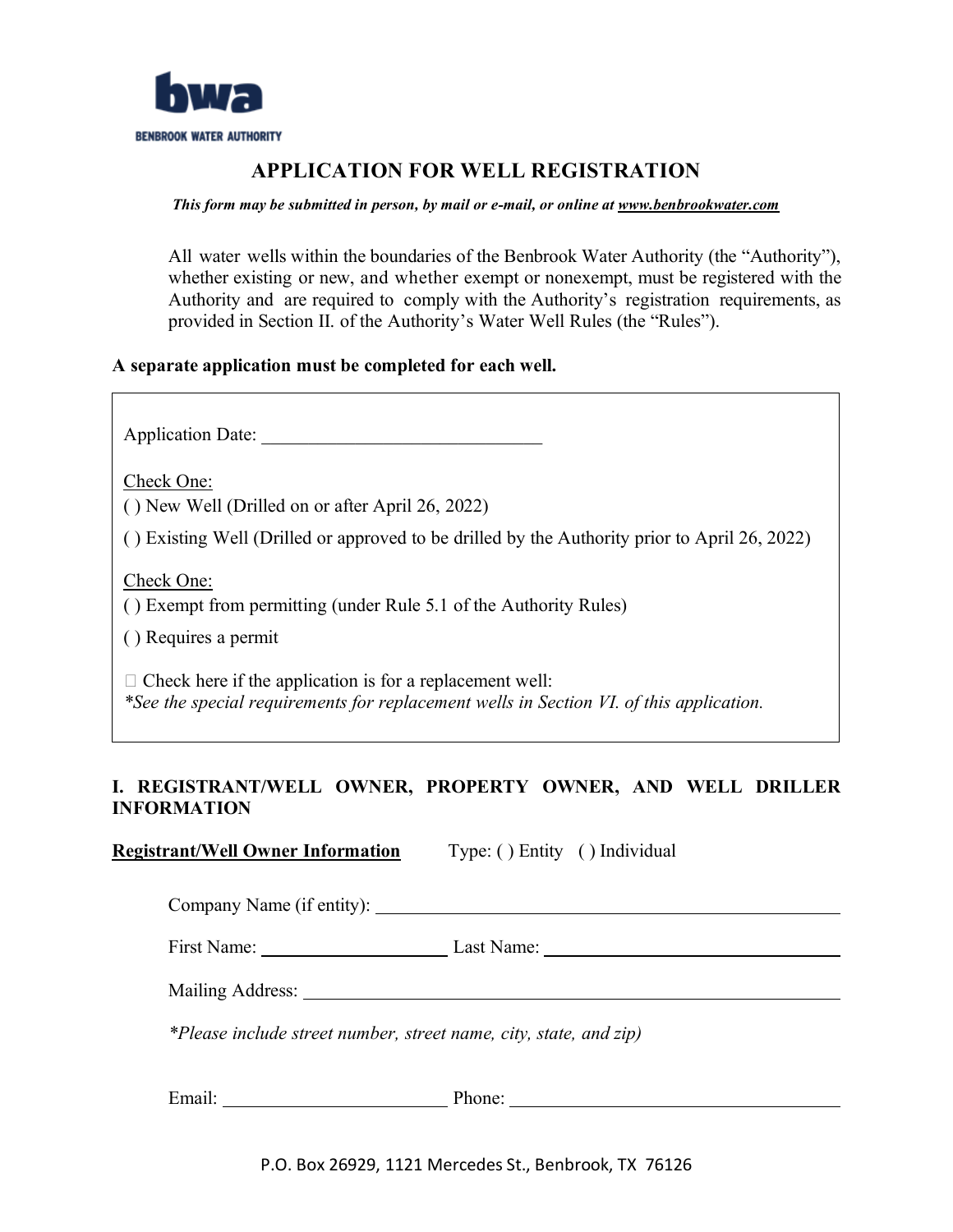#### **Property Owner Information, if Different than Registrant or Well Owner**

| Type: () Entity () Individual                                     |                                   |  |
|-------------------------------------------------------------------|-----------------------------------|--|
|                                                                   |                                   |  |
|                                                                   | First Name: Last Name: Last Name: |  |
|                                                                   |                                   |  |
| *Please include street number, street name, city, state, and zip) |                                   |  |
|                                                                   |                                   |  |
| Who owns or will own the well?                                    |                                   |  |

*\*If Registrant is other than the owner of the property where the well is located or proposed to be located, please attach documentation to this form establishing the authority to file the application for well registration, to serve as the registrant in lieu of the property owner, and to drill or operate a well for the proposed use, as applicable.* 

## **Driller Information**

|                                                                   |      | License Number: License Type: Expiration Date: License Number: |
|-------------------------------------------------------------------|------|----------------------------------------------------------------|
|                                                                   |      |                                                                |
| Mailing Address: National Address:                                |      |                                                                |
| *Please include street number, street name, city, state, and zip) |      |                                                                |
| Email:                                                            |      |                                                                |
| Phone:                                                            | Fax: |                                                                |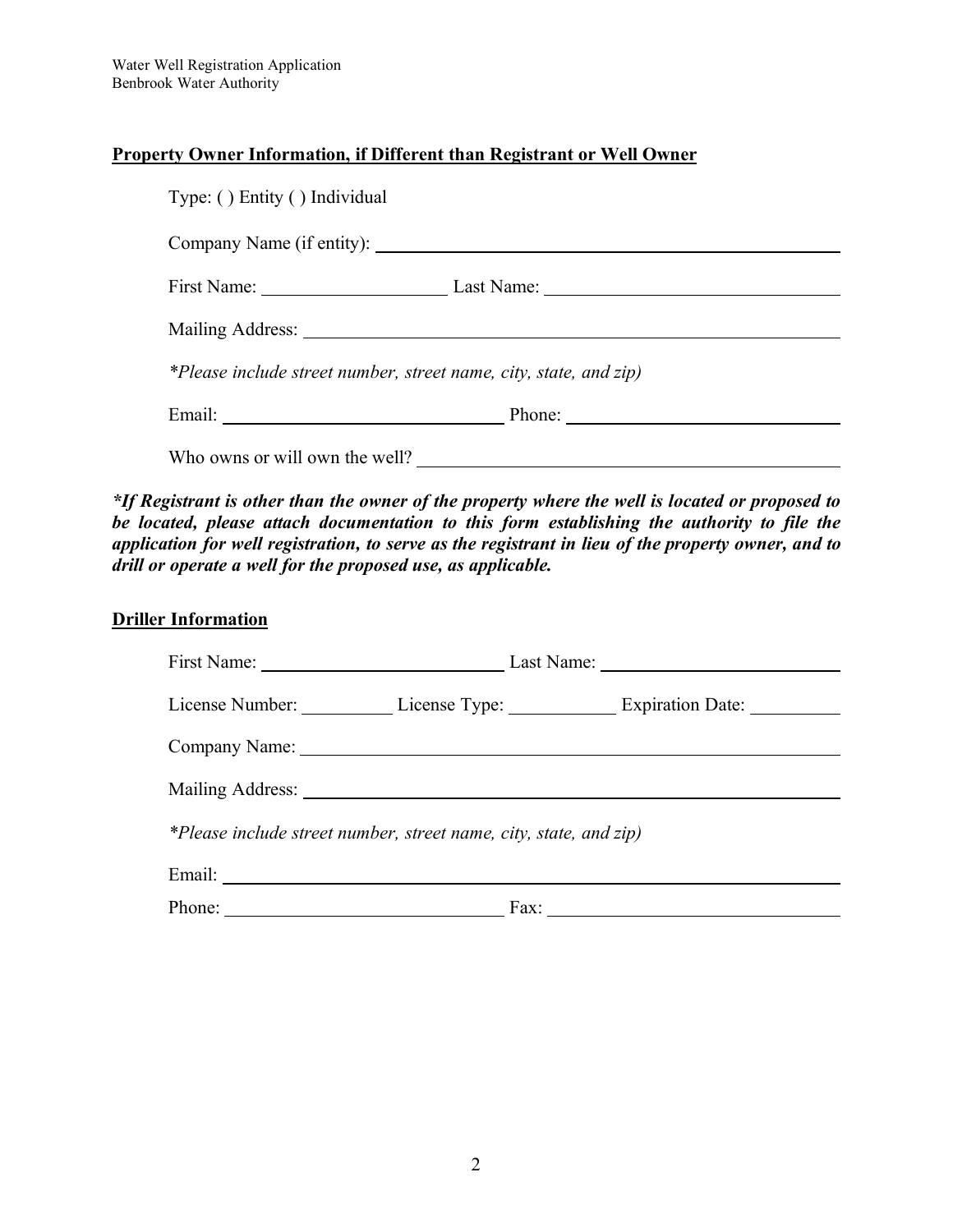#### **II. PURPOSE FOR WATER USE**

Mark (x) all appropriate boxes that describe what the well will be used for and indicate the amount of water to be used for each purpose checked:

| () Domestic Use (Household/lawn watering at residence)            | () Public Water System                                                                       |
|-------------------------------------------------------------------|----------------------------------------------------------------------------------------------|
| () Livestock or Poultry Watering                                  | Industrial/Manufacturing<br>$\left( \right)$                                                 |
| () Commercial/Small Business/Golf Course<br>Commercial Irrigation | () Leachate , Monitoring,<br>Observation                                                     |
| $( )$ Agriculture/Ag Irrigation                                   | () Supplying water for oil and<br>gas rig activities or<br>production, including<br>fraccing |
| () Filling a pond or other surface impoundment                    |                                                                                              |
| (Check all uses for water from the pond or surface impoundment)   |                                                                                              |

Describe use:

**III.** 

#### *\*If you plan to change the type of use of the groundwater indicated in this application or substantially alter the well in a manner that still does not require an Operating Permit, the well must be re-registered.*

| Is the water used at a different location than well?              | Yes | N <sub>o</sub> |
|-------------------------------------------------------------------|-----|----------------|
| If yes, please list the different location address:               |     |                |
| <b>WELL LOCATION</b>                                              |     |                |
|                                                                   |     |                |
| *Please include street number, street name, city, state, and zip) |     |                |
| Legal Description (if applicable):                                |     |                |
|                                                                   |     |                |
|                                                                   |     |                |
| GPS manufacturer and model used to record latitude and longitude: |     |                |

Surface elevation of well at land surface (in MSL)\*: \_\_\_\_\_\_\_\_\_\_\_\_\_\_\_\_\_\_\_\_\_\_\_\_\_\_\_\_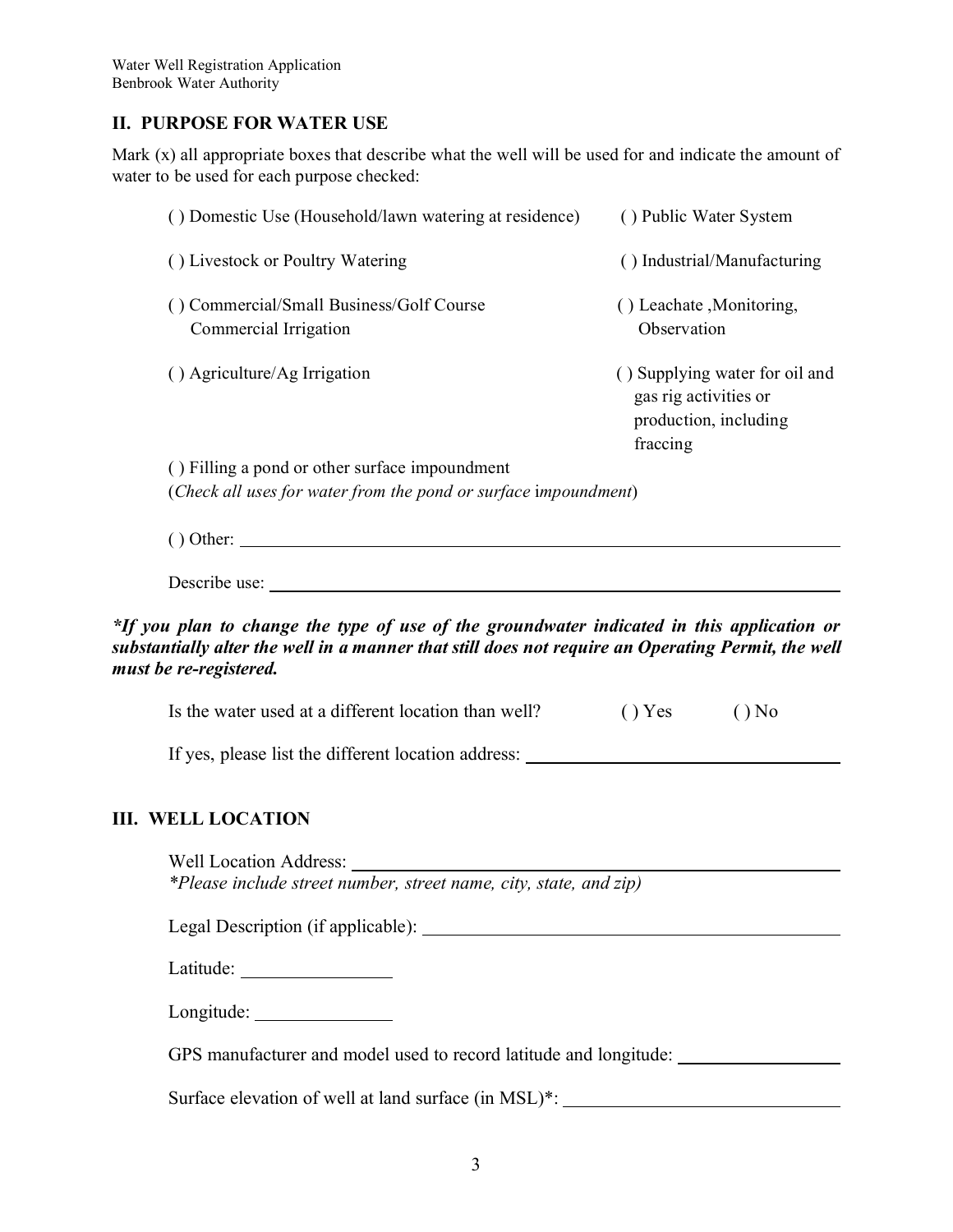$\overline{a}$ 

l

Total number of acres of the property on which well site is located or is proposed to be located:

*\*Must be at least two (2) acres unless the well was drilled prior to April 26, 2022, and not substantially altered after that date. If no public water is available to the property, the Registrant is eligible to file an Application for an Exception to Minimum Tract Size Requirements under Authority Rule 9.2.*

If the well is part of a system, identify all other wells in that system:

Spacing Distance to All Property Lines (ft)\*:

Spacing Distance to Other Wells (ft)\*:

*\* Must comply with current spacing requirements unless the well was drilled between March 15, 2006, and April 26, 2022, and not substantially altered after that date, in which case the well must comply with the well spacing requirements in effect on the date of drilling. If no public water is available to the property, the Registrant is eligible to file an Application for an Exception to Spacing Requirements under Authority Rule 9.1.* 

#### **IV. WELL INFORMATION**

Name of aquifer and layer of the aquifer from which water will be produced by the well:

Proposed total depth (ft):

Propose depth to first screen (ft):

Proposed inside diameter of casing (inches):

Pump motor size (hp):

Proposed maximum capacity of well as equipped (gpm):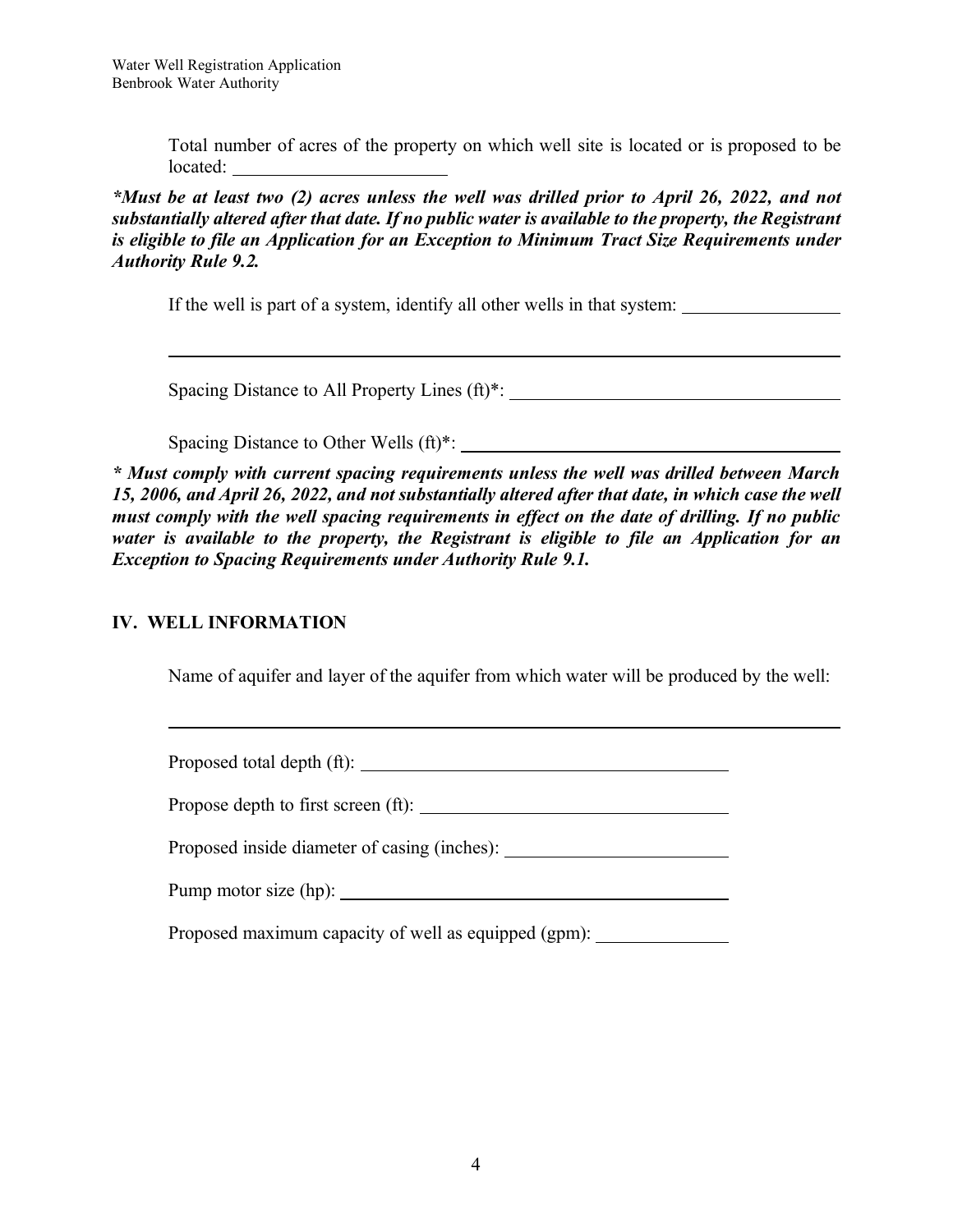### **V. PUMP INSTALLER INFORMATION**

| Is the Driller also the Pump Installer? () Yes () No                                                                                                                                                                           |  |
|--------------------------------------------------------------------------------------------------------------------------------------------------------------------------------------------------------------------------------|--|
| If the Driller is not installing the pump, please provide Pump Installer's information below:                                                                                                                                  |  |
|                                                                                                                                                                                                                                |  |
| First Name: Last Name: Last Name:                                                                                                                                                                                              |  |
| License Number: License Type: License Type:                                                                                                                                                                                    |  |
|                                                                                                                                                                                                                                |  |
| Email: Phone: Phone: Phone: Phone: Phone: Phone: Phone: Phone: Phone: Phone: Phone: Phone: Phone: Phone: Phone: Phone: Phone: Phone: Phone: Phone: Phone: Phone: Phone: Phone: Phone: Phone: Phone: Phone: Phone: Phone: Phone |  |
| Fax:                                                                                                                                                                                                                           |  |

## **VI. REPLACEMENT WELLS**

#### **This section applies only to Registrants seeking to replace an existing well. Skip to Section VII. if not applicable.**

A replacement well must be drilled within a reasonable distance of the existing well being replaced, in the sole discretion of the Authority's general manager, and if it meets the following requirements:

- (1) the replacement well will be completed and screened at an equal or greater depth than the well being replaced;
- (2) the capacity of the replacement well as equipped will not exceed the maximum authorized production capacity for the well that is being replaced; and
- (3) immediately upon commencing operation of the replacement well, the well owner will cease all production from the well being replaced and will begin efforts to plug the well being replaced in compliance with Authority Rule 3.3(c).

## **VII. ATTACHMENTS**

Do you wish to submit this well registration along with an application for an Operating Permit?

 $() Yes$   $() No$ 

*\*If yes, please attach an Operating Permit application provided by the Authority.*

*\*An Operating Permit is required unless the well is exempt from permitting under Authority Rule 5.1.*